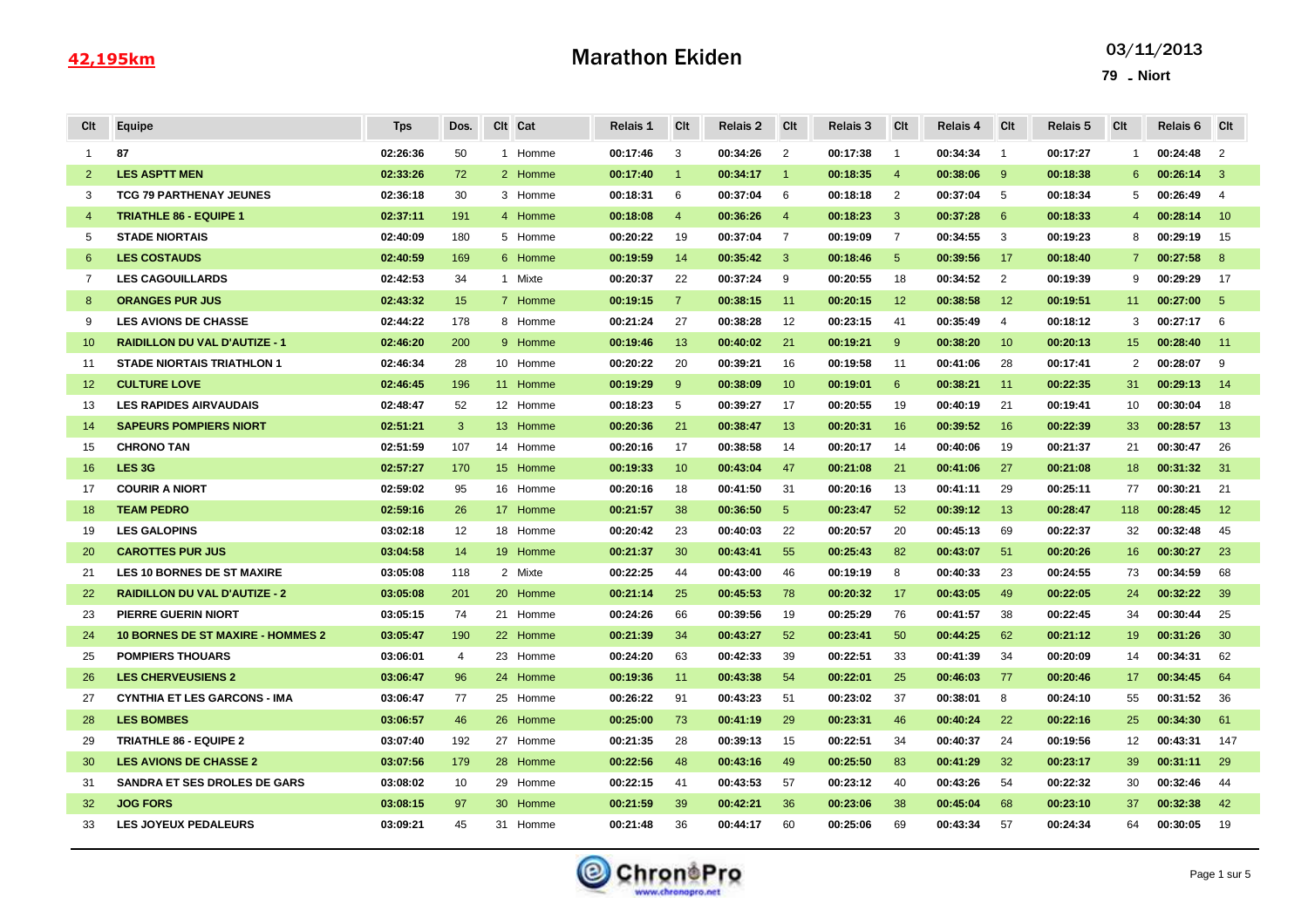# Marathon Ekiden

| Cit | Equipe                              | <b>Tps</b> | Dos.           |    | Clt Cat  | Relais 1 | Clt | Relais 2 | Clt | Relais 3 | Clt | Relais 4 | Clt            | Relais 5 | Clt | Relais 6 | Clt            |
|-----|-------------------------------------|------------|----------------|----|----------|----------|-----|----------|-----|----------|-----|----------|----------------|----------|-----|----------|----------------|
| 34  | <b>LES ALOUETTES</b>                | 03:10:19   | 38             |    | 32 Homme | 00:19:46 | 12  | 00:49:29 | 109 | 00:24:00 | 55  | 00:43:30 | 56             | 00:23:23 | 41  | 00:30:14 | 20             |
| 35  | THE RUNNER                          | 03:10:54   | 104            |    | 33 Homme | 00:25:55 | 85  | 00:40:36 | 25  | 00:22:12 | 27  | 00:42:21 | 40             | 00:22:31 | 29  | 00:37:22 | 101            |
| 36  | <b>MAGNE SPORTS</b>                 | 03:11:53   | $\overline{1}$ |    | 34 Homme | 00:22:41 | 47  | 00:45:31 | 71  | 00:20:27 | 15  | 00:42:18 | 39             | 00:25:38 | 84  | 00:35:21 | 74             |
| 37  | <b>CDC 86</b>                       | 03:11:55   | 94             |    | 35 Homme | 00:23:21 | 52  | 00:42:09 | 33  | 00:27:42 | 109 | 00:46:09 | 79             | 00:23:14 | 38  | 00:29:22 | 16             |
| 38  | <b>MUTAVIE 1</b>                    | 03:12:29   | 80             |    | 36 Homme | 00:24:47 | 72  | 00:40:00 | 20  | 00:27:21 | 106 | 00:46:37 | 84             | 00:20:06 | 13  | 00:33:41 | 55             |
| 39  | <b>SPIRIDON CRECHOIS</b>            | 03:12:37   | 185            |    | 37 Homme | 00:24:11 | 59  | 00:49:43 | 111 | 00:21:16 | 23  | 00:42:39 | 43             | 00:22:17 | 26  | 00:32:33 | -41            |
| 40  | <b>RUNNING CLUB SAINT MAIXENT 1</b> | 03:12:42   | 6              |    | 38 Homme | 00:27:12 | 100 | 00:37:18 | 8   | 00:23:00 | 36  | 00:43:06 | 50             | 00:31:25 | 137 | 00:30:43 | 24             |
| 41  | <b>RUNNING CLUB SAINT MAIXENT 2</b> | 03:12:43   | 39             |    | 39 Homme | 00:20:12 | 16  | 00:42:55 | 45  | 00:22:14 | 28  | 00:41:49 | 36             | 00:25:34 | 83  | 00:40:02 | 135            |
| 42  | LES 12-14 EQUIPE 3                  | 03:13:31   | 161            |    | 40 Homme | 00:20:51 | 24  | 00:46:14 | 83  | 00:24:58 | 65  | 00:46:19 | 80             | 00:24:13 | 56  | 00:30:58 | 27             |
| 43  | <b>CASC ROUTE 2</b>                 | 03:13:39   | 89             |    | 41 Homme | 00:21:39 | 33  | 00:45:30 | 69  | 00:25:01 | 68  | 00:42:43 | 45             | 00:27:42 | 109 | 00:31:07 | 28             |
| 44  | <b>LES INDESTRUCTIBLES</b>          | 03:13:56   | 167            |    | 1 Femme  | 00:23:29 | 54  | 00:46:49 | 87  | 00:23:41 | 51  | 00:41:18 | 31             | 00:23:38 | 49  | 00:35:03 | 70             |
| 45  | <b>LES 12-14 MOUSS'TEAM</b>         | 03:14:00   | 33             |    | 42 Homme | 00:24:29 | 69  | 00:43:06 | 48  | 00:26:06 | 90  | 00:42:33 | 42             | 00:24:31 | 62  | 00:33:18 | -51            |
| 46  | <b>SPIRIDON PAYS MELLOIS</b>        | 03:15:07   | 159            |    | 43 Homme | 00:24:24 | 64  | 00:41:53 | 32  | 00:28:05 | 113 | 00:44:57 | 65             | 00:22:58 | 35  | 00:32:52 | 47             |
| 47  | <b>TRIATHLE 86 - EQUIPE 3</b>       | 03:15:25   | 193            |    | 44 Homme | 00:22:27 | 45  | 00:42:49 | 41  | 00:24:11 | 57  | 00:48:15 | 105            | 00:22:01 | 23  | 00:35:44 | 77             |
| 48  | <b>LES LEVRIERS BRIOUXAIS</b>       | 03:15:28   | 171            |    | 45 Homme | 00:28:43 | 122 | 00:44:47 | 63  | 00:24:22 | 59  | 00:43:27 | 55             | 00:22:29 | 28  | 00:31:43 | -34            |
| 49  | <b>LES MIXTES DE L'UACB</b>         | 03:15:39   | 168            |    | 46 Homme | 00:22:23 | 42  | 00:45:35 | 73  | 00:25:35 | 77  | 00:43:07 | 52             | 00:24:50 | 71  | 00:34:12 | 58             |
| 50  | <b>LES AFFRANCHIS</b>               | 03:15:59   | 99             |    | 47 Homme | 00:26:57 | 98  | 00:44:58 | 66  | 00:23:52 | 54  | 00:41:47 | 35             | 00:23:53 | 53  | 00:34:34 | 63             |
| 51  | <b>BIP BIP BESSINOIS</b>            | 03:16:21   | 87             |    | 48 Homme | 00:23:31 | 55  | 00:40:45 | 26  | 00:23:25 | 45  | 00:47:15 | 93             | 00:24:50 | 72  | 00:36:37 | 92             |
| 52  | <b>MUTAVIE 2</b>                    | 03:16:52   | 81             |    | 49 Homme | 00:23:15 | 50  | 00:42:23 | 37  | 00:25:51 | 85  | 00:47:15 | 92             | 00:23:50 | 52  | 00:34:20 | 59             |
| 53  | LES 12-14 EQUIPE 5                  | 03:17:17   | 163            |    | 50 Homme | 00:26:02 | 86  | 00:40:54 | 27  | 00:29:19 | 128 | 00:39:31 | 14             | 00:28:11 | 113 | 00:33:22 | 52             |
| 54  | <b>CORENTIN'S</b>                   | 03:17:23   | 91             |    | 51 Homme | 00:27:35 | 110 | 00:47:48 | 93  | 00:25:10 | 72  | 00:37:36 | $\overline{7}$ | 00:23:46 | 51  | 00:35:31 | 75             |
| 55  | <b>LES FATALS VILAR</b>             | 03:17:56   | 119            |    | 52 Homme | 00:29:55 | 130 | 00:41:05 | 28  | 00:26:14 | 92  | 00:45:36 | 73             | 00:23:24 | 43  | 00:31:43 | 35             |
| 56  | <b>LES V2 TURBO DE L'ASPTT</b>      | 03:18:59   | 109            |    | 53 Homme | 00:23:46 | 56  | 00:45:31 | 70  | 00:25:41 | 80  | 00:47:30 | 96             | 00:23:38 | 47  | 00:32:55 | 48             |
| 57  | <b>LES RABALOUS</b>                 | 03:18:59   | 8              |    | 3 Mixte  | 00:28:59 | 123 | 00:48:47 | 101 | 00:26:32 | 94  | 00:39:49 | 15             | 00:27:15 | 104 | 00:27:40 | $\overline{7}$ |
| 58  | <b>KENYA TEAM</b>                   | 03:19:22   | 84             | 54 | Homme    | 00:25:00 | 74  | 00:44:51 | 64  | 00:25:01 | 67  | 00:45:00 | 67             | 00:23:07 | 36  | 00:36:25 | 88             |
| 59  | <b>LES DEJANTES DU 17</b>           | 03:20:04   | 31             |    | 4 Mixte  | 00:21:17 | 26  | 00:49:49 | 112 | 00:23:21 | 44  | 00:47:50 | 100            | 00:23:26 | 44  | 00:34:22 | 60             |
| 60  | <b>JOGG GATINES 2</b>               | 03:20:05   | 182            |    | 55 Homme | 00:21:55 | 37  | 00:42:49 | 42  | 00:23:16 | 42  | 00:52:51 | 135            | 00:26:46 | 99  | 00:32:30 | 40             |
| 61  | <b>ASPTT MONCOUTANT</b>             | 03:20:33   | 98             |    | 5 Mixte  | 00:26:49 | 96  | 00:40:22 | 23  | 00:28:41 | 122 | 00:43:48 | 60             | 00:28:52 | 119 | 00:32:04 | 37             |
| 62  | <b>STADE NIORTAIS TRIATHLON 3</b>   | 03:21:01   | 29             | 56 | Homme    | 00:22:10 | 40  | 00:46:27 | 85  | 00:27:40 | 108 | 00:47:19 | 94             | 00:25:14 | 78  | 00:32:13 | 38             |
| 63  | <b>LES INDECIS AIRVAUDAIS</b>       | 03:21:24   | 53             |    | 57 Homme | 00:25:14 | 77  | 00:45:21 | 68  | 00:22:00 | 24  | 00:47:36 | 97             | 00:23:55 | 54  | 00:37:19 | 99             |
| 64  | <b>LES CHABICHOU DU POITOU</b>      | 03:21:36   | 103            |    | 58 Homme | 00:24:00 | 58  | 00:50:44 | 119 | 00:22:57 | 35  | 00:41:13 | 30             | 00:23:31 | 46  | 00:39:14 | 126            |
| 65  | <b>FOOTING MOUGON 3</b>             | 03:21:49   | 172            |    | 59 Homme | 00:24:11 | 60  | 00:46:01 | 80  | 00:23:09 | 39  | 00:49:17 | 110            | 00:23:23 | 42  | 00:35:50 | 80             |
| 66  | <b>LES BEST OF 62</b>               | 03:22:14   | 62             |    | 60 Homme | 00:33:29 | 152 | 00:40:35 | 24  | 00:25:00 | 66  | 00:46:01 | 76             | 00:24:24 | 60  | 00:32:48 | 46             |
|     |                                     |            |                |    |          |          |     |          |     |          |     |          |                |          |     |          |                |

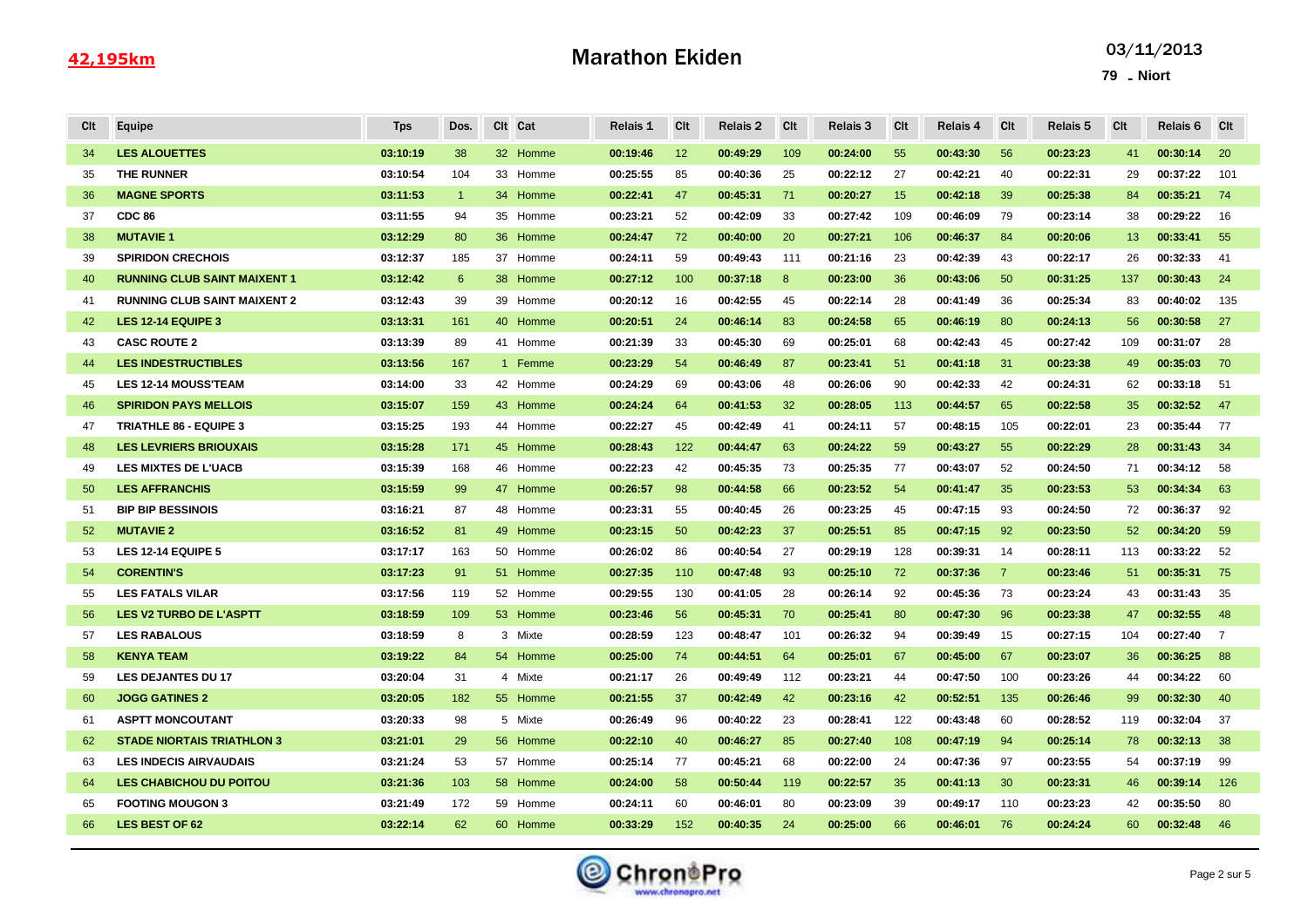# Marathon Ekiden

| Cit | Equipe                                   | <b>Tps</b> | Dos. |    | CIt Cat  | Relais 1 | Clt | Relais 2 | Clt | <b>Relais 3</b> | Clt | Relais 4 | Clt | Relais 5 | <b>CIt</b> | Relais 6 | Clt |
|-----|------------------------------------------|------------|------|----|----------|----------|-----|----------|-----|-----------------|-----|----------|-----|----------|------------|----------|-----|
| 67  | <b>LES 12-14 EQUIPE 6</b>                | 03:22:17   | 164  |    | 61 Homme | 00:21:37 | 32  | 00:45:34 | 72  | 00:35:21        | 149 | 00:45:43 | 75  | 00:23:38 | 48         | 00:30:27 | 22  |
| 68  | <b>LES PAS SIX VITE</b>                  | 03:22:54   | 61   |    | 62 Homme | 00:25:24 | 80  | 00:46:22 | 84  | 00:26:57        | 99  | 00:42:52 | 46  | 00:27:19 | 105        | 00:34:04 | 57  |
| 69  | <b>LES COURSCOOLS JUNIORS</b>            | 03:22:56   | 66   |    | 63 Homme | 00:17:44 | 2   | 00:45:46 | 75  | 00:26:41        | 95  | 00:46:31 | 83  | 00:28:04 | 112        | 00:38:12 | 110 |
| 70  | <b>LES 12-14 EQUIPE 7</b>                | 03:24:04   | 165  |    | 64 Homme | 00:31:05 | 144 | 00:47:35 | 90  | 00:22:42        | 31  | 00:43:04 | 48  | 00:26:29 | 95         | 00:33:13 | 50  |
| 71  | <b>ENDUREX</b>                           | 03:24:40   | 183  |    | 65 Homme | 00:21:36 | 29  | 00:50:24 | 118 | 00:22:40        | 30  | 00:48:32 | 107 | 00:22:25 | 27         | 00:39:06 | 123 |
| 72  | <b>FOOTING MOUGON 1</b>                  | 03:24:58   | 173  |    | 66 Homme | 00:31:39 | 148 | 00:49:05 | 104 | 00:21:13        | 22  | 00:44:51 | 63  | 00:24:43 | 69         | 00:33:30 | 54  |
| 73  | <b>FOOTING MOUGON 2</b>                  | 03:24:58   | 174  |    | 67 Homme | 00:27:50 | 113 | 00:49:38 | 110 | 00:23:51        | 53  | 00:43:00 | 47  | 00:24:41 | 68         | 00:36:00 | 81  |
| 74  | <b>LES VETERANS AIRVAUDAIS</b>           | 03:25:14   | 54   |    | 68 Homme | 00:25:13 | 76  | 00:43:51 | 56  | 00:24:32        | 62  | 00:49:23 | 111 | 00:24:35 | 65         | 00:37:43 | 104 |
| 75  | <b>NEED FORS SPEED</b>                   | 03:25:22   | 102  |    | 6 Mixte  | 00:21:46 | 35  | 00:48:58 | 102 | 00:24:13        | 58  | 00:49:31 | 112 | 00:23:41 | 50         | 00:37:15 | 98  |
| 76  | <b>FIEE DES LOIS FDL</b>                 | 03:25:50   | 51   | 69 | Homme    | 00:27:07 | 99  | 00:48:59 | 103 | 00:23:17        | 43  | 00:46:26 | 81  | 00:25:16 | 79         | 00:34:48 | 66  |
| 77  | <b>LES COUSINS</b>                       | 03:26:01   | 32   |    | 70 Homme | 00:26:19 | 90  | 00:44:44 | 62  | 00:35:22        | 150 | 00:40:50 | 26  | 00:27:07 | 103        | 00:31:41 | 33  |
| 78  | <b>OLYMPIQUE MELLOIS</b>                 | 03:27:14   | 40   |    | 71 Homme | 00:22:23 | 43  | 00:44:31 | 61  | 00:28:14        | 114 | 00:49:32 | 113 | 00:24:22 | 59         | 00:38:15 | 112 |
| 79  | <b>CANAM</b>                             | 03:27:25   | 43   |    | 72 Homme | 00:23:26 | 53  | 00:42:25 | 38  | 00:28:53        | 123 | 00:51:11 | 124 | 00:24:27 | 61         | 00:37:04 | 96  |
| 80  | <b>STADE NIORTAIS TRIATHLON 2</b>        | 03:27:27   | 27   |    | 73 Homme | 00:19:24 | 8   | 00:48:40 | 99  | 00:27:05        | 101 | 00:47:47 | 98  | 00:24:18 | 57         | 00:40:17 | 138 |
| 81  | <b>LES BOITEUX</b>                       | 03:27:27   | 76   | 74 | Homme    | 00:25:33 | 81  | 00:47:46 | 92  | 00:26:12        | 91  | 00:45:27 | 71  | 00:27:37 | 107        | 00:34:55 | 67  |
| 82  | <b>LA FOULEE DES ALOUETTES</b>           | 03:27:35   | 71   |    | 75 Homme | 00:22:28 | 46  | 00:46:29 | 86  | 00:23:38        | 49  | 00:50:58 | 122 | 00:26:45 | 98         | 00:37:20 | 100 |
| 83  | <b>FLYING DEMENAGEURS BOYS</b>           | 03:27:42   | 35   |    | 76 Homme | 00:30:33 | 138 | 00:43:32 | 53  | 00:25:53        | 86  | 00:43:40 | 58  | 00:25:46 | 87         | 00:38:21 | 114 |
| 84  | <b>APE NANTEUILLAISE</b>                 | 03:28:28   | 5    |    | 77 Homme | 00:26:39 | 93  | 00:49:14 | 106 | 00:28:16        | 115 | 00:43:15 | 53  | 00:25:51 | 88         | 00:35:16 | 73  |
| 85  | G2S1                                     | 03:28:31   | 63   |    | 78 Homme | 00:30:46 | 140 | 00:50:00 | 115 | 00:25:29        | 75  | 00:39:56 | 18  | 00:25:45 | 86         | 00:36:37 | 91  |
| 86  | <b>AFONDCHIEN</b>                        | 03:29:10   | 157  |    | 7 Mixte  | 00:27:44 | 111 | 00:44:03 | 59  | 00:27:12        | 103 | 00:48:04 | 103 | 00:24:41 | 67         | 00:37:29 | 102 |
| 87  | <b>LES BAROUDEURS DE DERNIERE MINUTE</b> | 03:29:37   | 198  |    | 79 Homme | 00:25:34 | 82  | 00:48:17 | 96  | 00:28:21        | 116 | 00:46:30 | 82  | 00:24:33 | 63         | 00:36:25 | 87  |
| 88  | <b>LES COMPERES</b>                      | 03:29:58   | 184  | 80 | Homme    | 00:30:02 | 133 | 00:45:49 | 76  | 00:26:03        | 89  | 00:43:46 | 59  | 00:28:33 | 116        | 00:35:47 | 79  |
| 89  | <b>FORREST GUMP</b>                      | 03:29:58   | 69   |    | 81 Homme | 00:26:47 | 95  | 00:42:45 | 40  | 00:24:29        | 61  | 00:52:47 | 134 | 00:24:55 | 74         | 00:38:17 | 113 |
| 90  | <b>LES GRENOUILLES DE CDC 86</b>         | 03:30:01   | 93   |    | 2 Femme  | 00:25:24 | 79  | 00:48:20 | 97  | 00:28:00        | 112 | 00:46:39 | 85  | 00:26:53 | 101        | 00:34:47 | 65  |
| 91  | <b>NRV</b>                               | 03:30:12   | 58   |    | 82 Homme | 00:30:25 | 135 | 00:43:17 | 50  | 00:24:42        | 63  | 00:50:02 | 116 | 00:24:37 | 66         | 00:37:10 | 97  |
| 92  | <b>JOGG GATINES 1</b>                    | 03:31:37   | 181  |    | 83 Homme | 00:23:57 | 57  | 00:46:09 | 81  | 00:27:18        | 105 | 00:45:38 | 74  | 00:26:34 | 96         | 00:42:03 | 142 |
| 93  | <b>TECNAL1</b>                           | 03:31:53   | 82   |    | 84 Homme | 00:27:15 | 101 | 00:42:53 | 43  | 00:22:06        | 26  | 00:53:54 | 140 | 00:29:27 | 122        | 00:36:21 | 85  |
| 94  | <b>LES LENTS DE GRANZAY GRIPT</b>        | 03:32:18   | 47   | 85 | Homme    | 00:20:11 | 15  | 00:42:11 | 34  | 00:23:35        | 48  | 00:45:23 | 70  | 00:35:26 | 154        | 00:45:34 | 152 |
| 95  | <b>TECNAL 2</b>                          | 03:32:23   | 83   |    | 86 Homme | 00:26:50 | 97  | 00:47:16 | 88  | 00:27:59        | 111 | 00:46:45 | 86  | 00:25:31 | 81         | 00:38:04 | 109 |
| 96  | <b>LES EMYSTARS</b>                      | 03:32:27   | 41   |    | 8 Mixte  | 00:26:03 | 87  | 00:52:17 | 124 | 00:27:11        | 102 | 00:46:56 | 87  | 00:27:24 | 106        | 00:32:39 | 43  |
| 97  | <b>LA L'EGRAY'S CLUB</b>                 | 03:32:42   | 101  |    | 87 Homme | 00:26:23 | 92  | 00:51:11 | 120 | 00:26:43        | 96  | 00:46:59 | 90  | 00:25:41 | 85         | 00:35:46 | 78  |
| 98  | <b>LES GRENOUILLES</b>                   | 03:34:38   | 73   |    | 88 Homme | 00:23:19 | 51  | 00:50:08 | 117 | 00:22:48        | 32  | 00:41:32 | 33  | 00:39:03 | 156        | 00:37:51 | 105 |
| 99  | POUJOULAT1                               | 03:34:42   | 86   |    | 89 Homme | 00:24:27 | 67  | 00:44:02 | 58  | 00:31:18        | 140 | 00:49:58 | 115 | 00:31:48 | 141        | 00:33:11 | 49  |

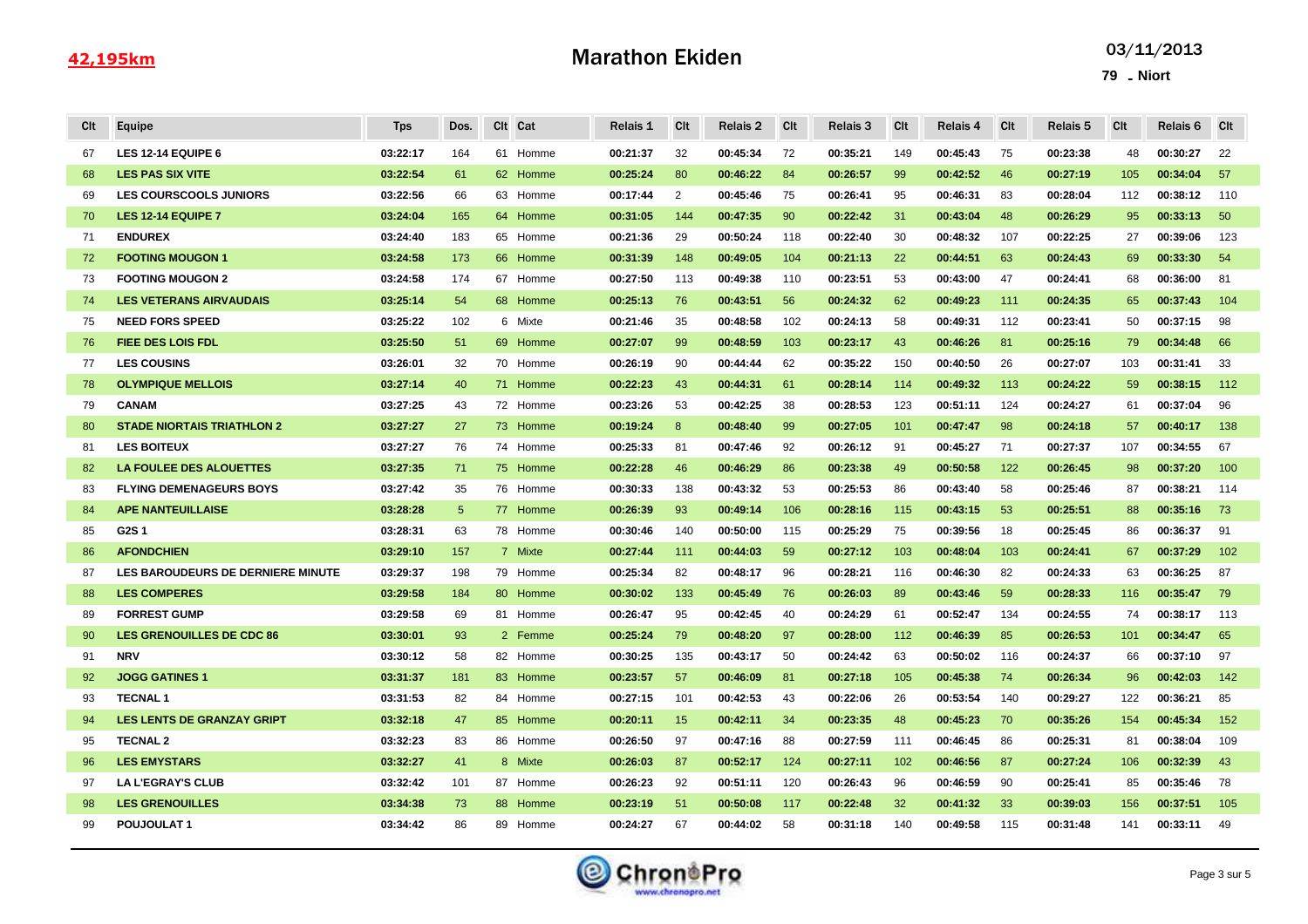# Marathon Ekiden

| Clt | Equipe                                   | <b>Tps</b> | Dos.           |    | Clt Cat   | Relais 1 | Clt | Relais 2 | <b>C</b> lt | <b>Relais 3</b> | Clt | Relais 4 | Cit | Relais 5 | Clt | Relais 6 | <b>CIt</b>     |
|-----|------------------------------------------|------------|----------------|----|-----------|----------|-----|----------|-------------|-----------------|-----|----------|-----|----------|-----|----------|----------------|
| 100 | <b>LES MAGADAS</b>                       | 03:35:09   | $\overline{2}$ |    | 90 Homme  | 00:27:16 | 102 | 00:47:35 | 91          | 00:27:03        | 100 | 00:45:34 | 72  | 00:27:56 | 111 | 00:39:48 | 132            |
| 101 | <b>ASL SANTE</b>                         | 03:35:15   | 187            |    | 91 Homme  | 00:29:47 | 128 | 00:39:40 | 18          | 00:22:38        | 29  | 00:55:05 | 145 | 00:28:55 | 120 | 00:39:12 | 124            |
| 102 | <b>LES BITUMARDS</b>                     | 03:35:21   | $\overline{7}$ |    | 92 Homme  | 00:24:24 | 65  | 00:47:59 | 95          | 00:30:39        | 133 | 00:51:19 | 127 | 00:25:52 | 89  | 00:35:10 | 71             |
| 103 | <b>NRGUMENES</b>                         | 03:36:02   | 59             |    | 93 Homme  | 00:32:46 | 150 | 00:52:38 | 127         | 00:19:43        | 10  | 00:44:56 | 64  | 00:27:49 | 110 | 00:38:13 | 111            |
| 104 | <b>LA FAMILLE</b>                        | 03:36:52   | 22             |    | 9 Mixte   | 00:27:28 | 108 | 00:45:39 | 74          | 00:33:04        | 146 | 00:46:07 | 78  | 00:31:08 | 135 | 00:33:30 | 53             |
| 105 | <b>LES 12-14 PRESITEAM</b>               | 03:37:06   | 162            |    | 94 Homme  | 00:31:05 | 143 | 00:49:52 | 113         | 00:25:39        | 79  | 00:46:56 | 88  | 00:25:54 | 90  | 00:37:42 | 103            |
| 106 | <b>BDB</b>                               | 03:37:11   | 57             |    | 95 Homme  | 00:26:17 | 89  | 00:42:17 | 35          | 00:25:50        | 84  | 00:58:53 | 152 | 00:21:18 | 20  | 00:42:38 | 143            |
| 107 | <b>CASC ROUTE 1</b>                      | 03:37:21   | 88             |    | 96 Homme  | 00:24:28 | 68  | 00:53:24 | 131         | 00:25:06        | 70  | 00:50:05 | 117 | 00:26:19 | 92  | 00:38:01 | 107            |
| 108 | <b>LES BAILLARGEOIS</b>                  | 03:37:38   | 11             |    | 10 Mixte  | 00:24:19 | 62  | 00:45:51 | 77          | 00:30:55        | 135 | 00:57:43 | 150 | 00:24:49 | 70  | 00:34:03 | 56             |
| 109 | <b>LES BOBS</b>                          | 03:37:44   | 177            |    | 97 Homme  | 00:28:03 | 118 | 00:51:25 | 121         | 00:24:48        | 64  | 00:48:06 | 104 | 00:25:33 | 82  | 00:39:51 | 134            |
| 110 | <b>PIMEBI</b>                            | 03:37:58   | 16             | 98 | Homme     | 00:24:34 | 70  | 00:51:46 | 122         | 00:26:01        | 87  | 00:52:42 | 131 | 00:23:31 | 45  | 00:39:27 | 129            |
| 111 | <b>10 BORNES DE ST MAXIRE - HOMMES 1</b> | 03:38:22   | 189            |    | 99 Homme  | 00:27:56 | 116 | 00:48:41 | 100         | 00:25:43        | 81  | 00:51:18 | 125 | 00:25:02 | 76  | 00:39:46 | 131            |
| 112 | PIERRE GUERIN MAUZE SUR LE MIGNON        | 03:38:30   | 75             |    | 100 Homme | 00:25:19 | 78  | 00:51:55 | 123         | 00:26:29        | 93  | 00:51:00 | 123 | 00:27:42 | 108 | 00:36:08 | 83             |
| 113 | <b>LES ZEBULONS</b>                      | 03:39:15   | 110            |    | 101 Homme | 00:23:08 | 49  | 00:54:30 | 136         | 00:26:56        | 98  | 00:45:00 | 66  | 00:28:35 | 117 | 00:41:09 | 141            |
| 114 | <b>UN GARS, UNE FILLE</b>                | 03:39:41   | 106            |    | 11 Mixte  | 00:27:23 | 105 | 00:49:57 | 114         | 00:27:50        | 110 | 00:47:59 | 102 | 00:30:08 | 129 | 00:36:27 | 90             |
| 115 | <b>BOMBEROS DE LA NIGHT</b>              | 03:40:01   | 92             |    | 102 Homme | 00:25:11 | 75  | 00:47:55 | 94          | 00:28:40        | 121 | 00:52:05 | 128 | 00:29:33 | 124 | 00:36:40 | 94             |
| 116 | <b>COMMYNES</b>                          | 03:40:06   | 20             |    | 103 Homme | 00:29:54 | 129 | 00:45:07 | 67          | 00:29:16        | 125 | 00:54:27 | 141 | 00:25:00 | 75  | 00:36:24 | 86             |
| 117 | LES CH'TIS EN VADROUILLE                 | 03:40:22   | 158            |    | 104 Homme | 00:27:47 | 112 | 00:55:54 | 143         | 00:25:07        | 71  | 00:47:20 | 95  | 00:26:21 | 94  | 00:37:56 | 106            |
| 118 | <b>NRGICS</b>                            | 03:41:01   | 60             |    | 105 Homme | 00:28:03 | 117 | 00:45:55 | 79          | 00:24:28        | 60  | 00:50:40 | 120 | 00:31:15 | 136 | 00:40:43 | 140            |
| 119 | <b>SO PUNCHY!</b>                        | 03:41:03   | 21             |    | 106 Homme | 00:27:23 | 107 | 00:42:53 | 44          | 00:26:01        | 88  | 00:52:42 | 132 | 00:32:24 | 146 | 00:39:41 | 130            |
| 120 | <b>LES SPIRIDONNETTES</b>                | 03:41:05   | 25             |    | 3 Femme   | 00:29:58 | 131 | 00:49:26 | 108         | 00:28:23        | 118 | 00:47:15 | 91  | 00:29:27 | 123 | 00:36:38 | 93             |
| 121 | <b>COM'DAB</b>                           | 03:41:25   | 70             |    | 107 Homme | 00:27:21 | 103 | 00:54:00 | 132         | 00:25:36        | 78  | 00:51:19 | 126 | 00:24:19 | 58  | 00:38:53 | 120            |
| 122 | <b>EQUIPE DE DERNIERE MINUTE</b>         | 03:41:25   | 194            |    | 12 Mixte  | 00:28:06 | 119 | 00:57:12 | 147         | 00:25:15        | 73  | 00:52:37 | 130 | 00:26:39 | 97  | 00:31:39 | 32             |
| 123 | <b>TRANS TAN</b>                         | 03:42:21   | 108            |    | 108 Homme | 00:33:31 | 153 | 00:46:14 | 82          | 00:32:20        | 145 | 00:40:13 | 20  | 00:33:20 | 148 | 00:36:46 | 95             |
| 124 | <b>LES CHEVALIERS DU ZODIAC</b>          | 03:42:33   | 23             |    | 109 Homme | 00:24:42 | 71  | 00:44:54 | 65          | 00:28:28        | 119 | 00:53:12 | 136 | 00:32:05 | 142 | 00:39:14 | 125            |
| 125 | <b>LES IMPROBABLES</b>                   | 03:43:05   | 166            |    | 110 Homme | 00:24:17 | 61  | 00:55:41 | 141         | 00:23:31        | 47  | 00:48:38 | 108 | 00:32:13 | 145 | 00:38:48 | 119            |
| 126 | <b>AMICALE AIRLINES</b>                  | 03:46:24   | 24             |    | 13 Mixte  | 00:30:26 | 136 | 00:55:18 | 139         | 00:34:09        | 148 | 00:49:50 | 114 | 00:21:43 | 22  | 00:35:01 | 69             |
| 127 | <b>FLYING MIXT'URE</b>                   | 03:46:27   | 36             |    | 111 Homme | 00:31:28 | 147 | 00:48:25 | 98          | 00:30:59        | 136 | 00:41:54 | 37  | 00:26:47 | 100 | 00:46:56 | 154            |
| 128 | <b>LES FLYING DOUD</b>                   | 03:46:35   | 49             |    | 14 Mixte  | 00:21:37 | 31  | 00:55:12 | 138         | 00:31:09        | 137 | 00:52:06 | 129 | 00:30:21 | 130 | 00:36:13 | 84             |
| 129 | <b>LES LUTINS DES BERLUS</b>             | 03:46:54   | 44             |    | 112 Homme | 00:27:33 | 109 | 00:54:26 | 134         | 00:31:52        | 144 | 01:06:34 | 156 | 00:26:21 | 93  | 00:20:12 | $\overline{1}$ |
| 130 | <b>THERAPOLE</b>                         | 03:46:57   | 197            |    | 113 Homme | 00:29:04 | 125 | 00:58:23 | 151         | 00:24:03        | 56  | 00:48:55 | 109 | 00:25:56 | 91  | 00:40:38 | 139            |
| 131 | <b>LES DEMOISELLES DE ROCHEFORT</b>      | 03:48:05   | 9              |    | 114 Homme | 00:31:39 | 149 | 00:50:05 | 116         | 00:29:54        | 130 | 00:48:17 | 106 | 00:28:57 | 121 | 00:39:16 | 127            |
| 132 | <b>CONSEIL GENERAL 79</b>                | 03:48:43   | 195            |    | 115 Homme | 00:26:43 | 94  | 00:49:21 | 107         | 00:35:49        | 151 | 00:46:57 | 89  | 00:30:33 | 132 | 00:39:22 | 128            |